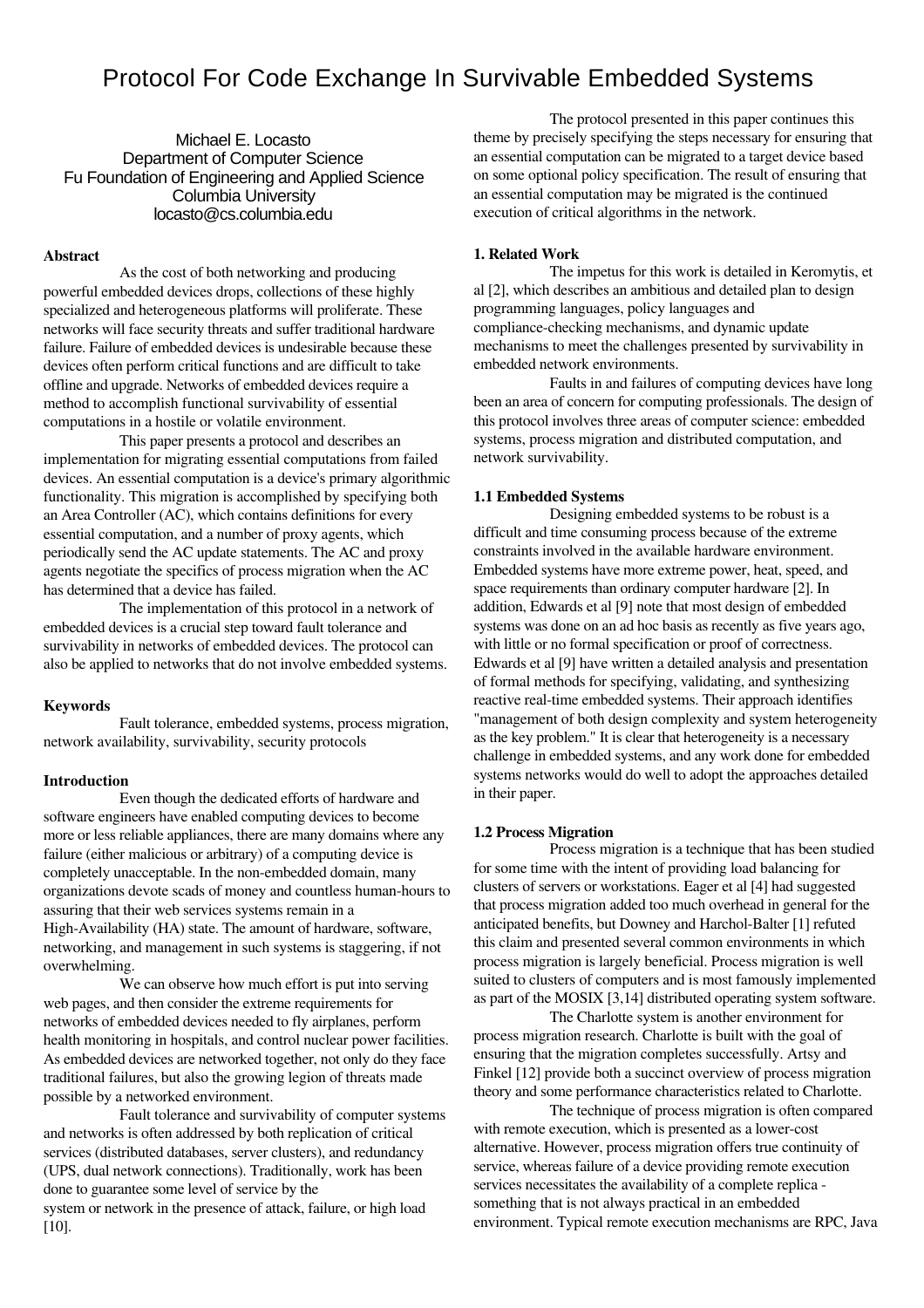RMI, and CORBA. These mechanisms rely on a local proxy to call functions on a server over the network, rather than actually moving a process.

Dynamic updates of software is a complex operation. Hicks [7] points to Smith [5] as an excellent review of process migration techniques. Hicks also describes the notion of state transfer as a process of automatically encoding current process information and details the difficulties involved with the checkpointing technique. The primary difficulty in state transfer is twofold: the target may not understand the state format, and some essential state may be hidden by the operating system of the original machine [7].

The initial version of the PCXSES protocol assumes that with a common virtual machine in the embedded network, state translation can be accomplished, albeit at a higher level than a snapshot of the bits in (a hardware-specific) memory. The protocol does not limit what can be considered state; actually determining what state is important and translating it are left to the implementation, although a mechanism for specifying what state is important and how to update it is presented in Section 2.3.

On the other hand, heterogeneous process migration, as addressed in Smith and Hutchinson [8] does not make the assumption that all devices share a common runtime platform. Smith and Hutchinson [8] give a very precise analysis of the requirements for designing a process migration protocol. Future versions of PCXSES will address the issues raised by a heterogeneous network.

### 1.3 Network Survivability

The threat model for computer networks is significantly different from the threat model for a standalone system. Networks are vulnerable to a wide variety of attacks, and the technical report by Ellison et al [10] provides a very complete overview of classic network survivability. Fault tolerance and network survivability are two areas of network security that attempt to research and respectively address Byzantine [6] and malicious failures in networks.

Zhang et al [13] have commented that "the composition of most networks tends to converge on a single technology [often from the same vendor] at each layer of the network." This trend may boost interoperability; however, Zhang et al [13] have suggested that homogeneity in networks presents vulnerabilities and that survivability may be achieved through greater heterogeneity.

The weakness of this approach is the greater challenge in configuration and the cost of management when adding non-required complexity to the network. However, in the OASES [2] proposal, Keromytis et al argue that the natural heterogeneity of an embedded network provides a high degree of redundancy. This inherent redundancy may provide a platform for survivability. Furthermore, we should observe that embedded networks contain many highly specialized components that already require diverse configuration and specialized management.

Employing process migration in a network of embedded devices is a highly desirable and cost effective method of assuring the survivability of this network. The PCXSES protocol performs this task.

#### 2. The PCXSES Protocol

The PCXSES protocol is a straightforward series of steps that borrows from general principles of network routing

protocols [16] and the idea of timeouts as presented in Lamport et al [6]. The protocol has four phases:

- 1. GOOD MORNING phase (walk in the door)
- 2.PARTY phase (continuously greet host)
- 3. RECOVERY phase (host gives keys to sober friend)
- 4. GOODBYE phase (people leave party)

The underlying idea is that the AC can store definitions (object code) for every process running on the devices, but needs to be alerted to changes in the state of those processes.

Each device joins the network with a GOOD MORNING message. The device then periodically updates the AC with altered state information via a HELLO or STATE message. Finally, if the AC has determined that a device has failed, it will enter the RECOVERY phase with that failed device and a target device. It will send a MORPH (Mobile Object RePlacement Header) message to the target device. The target device MUST NOT implicitly trust any MORPH message. Entering the RECOVERY phase with one device does not require the AC to abandon the PARTY phase or GOOD MORNING phase with other devices.

The presentation of the PCXSES covers three core components: the description of the protocol phases, the description of the message formats, and the description of the state update mechanism. Finally, a sample implementation [15] in Java is discussed for migrating a running game of PacMan to another device.

Figure 1 displays the various protocol phases and the legal messages during each phase. The MORPH messages are only employed if a device has failed. Normal operation consists of a GOOD\_MORNING pair, a variable number of HELLO or STATE messages, and a GOOD\_BYE pair.

| [client] -- GOOD_MORNING {params} -->> [AC]<br>[client] <<-- GOOD MORNING {params} -- [AC] |                                                                                                                                                                                                |                                      |
|--------------------------------------------------------------------------------------------|------------------------------------------------------------------------------------------------------------------------------------------------------------------------------------------------|--------------------------------------|
| [client]                                                                                   | -- HELLO   STATE -->>                                                                                                                                                                          | [AC]                                 |
| [client]<br>[client]<br>[client]<br>[client]<br>[client]                                   | [client] <<-- MORPH {^, ids, #b/id, state} --[AC]<br><<-- object definition #1 --<br><<-- object definition #2 --<br><<--  --<br><<-- object definition #n --<br>$-$ MORPH {ack   fail} $-$ >> | [AC]<br>[AC]<br>[AC]<br>[AC]<br>[AC] |
| [client]<br>[client]                                                                       | -- GOOD_BYE -->><br><<-- GOOD BYE --                                                                                                                                                           | [AC]<br>[AC]                         |

Figure 1: *PCXSES Protocol Sketch.* The client thread running on the device maintains contact with the AC, notifying it of state updates. If the device fails, the AC begins a MORPH conversation with another device to replace the failed device. A device may also gracefully leave the protocol by sending a GOOD\_BYE message. Figure 1 depicts the phases involved in the full protocol.

#### 2.1 Protocol Phases

The protocol phases are straightforward: session setup (GOOD\_MORNING), session maintenance (HELLO), failover (MORPH) and session teardown (GOOD\_BYE).

#### 2.1.1 Good Morning Phase

This phase allows a device to join the federation or network by contacting the AC. Thus, the AC does not have to poll the network and solicit new devices for their connectivity information. The AC maintains a cache of devices specified in a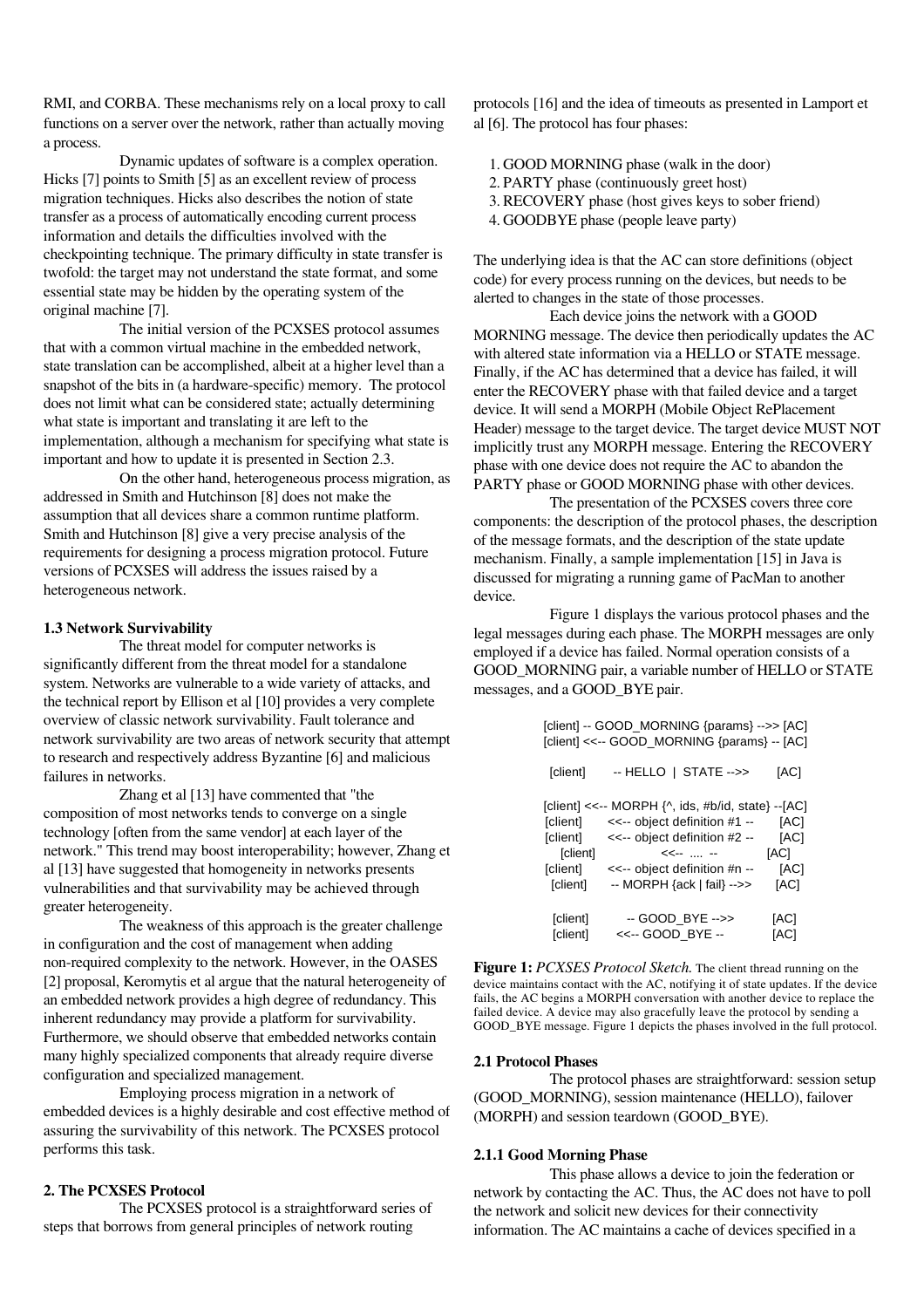configuration file, and activates a device once it receives a GOOD\_MORNING message.

# 2.1.2 Party Phase

In the party phase, each device sends notifications to the AC that the device is still alive. The device may also send updated state information as part of the notification or as part of a different message. This phase is critical; should the AC fail to receive some given number of HELLO messages in a given time period, the AC will consider the device dead, act to replace it, and ignore further communications from it.

# 2.1.3 Recovery Phase

Naturally, the RECOVERY phase is the most interesting. This phase begins with the AC determining a suitable target device for the failed computation according to its policy rules. Once the AC selects a device, the AC retrieves the necessary object code from its repository, and sends these bytes, along with the LKGS and some metadata, to the target device. The AC first sends a Bottle object of type MORPH with the metadata so that the receiving client thread can properly parse the received object code stream. The client thread receiving the new computation then notifies the AC if the transfer has been successful, and attempts to create the new computation, along with using the State Update Interface (SUI) agent to configure the new computation to the LKGS.

#### 2.1.4 Goodbye Phase

This phase allows the protocol to terminate gracefully. If this phase were not included in the protocol, the AC would assume that a device had failed and being a needless Recovery Phase.

# 2.2 Message Formats

All messages are encapsulated in a BOTTLE object with appropriate type identifiers. There are five types of messages:

1. GOOD\_MORNING message 2. HELLO message 3.STATE message 4. MORPH message 5. GOOD\_BYE message

All BOTTLEs contain the same fields, some of which may be unused depending on the message type. A BOTTLE contains the message type, the client name, the mode, the hello interval, the dead interval, the state, the object code identifiers, the number of bytes per object, control signals, and flags to indicate which objects should be invoked after a MORPH.

The GOOD\_MORNING message is used by the client to notify the AC of its existence and to negotiate parameters (mode, hello interval, and dead interval) to be used in the rest of the protocol. Mode is either SPLIT\_MODE or JOINED\_MODE. The JOINED\_MODE is more common and used to indicate that a HELLO message includes state information. The SPLIT\_MODE is used to indicate that STATE messages are sent independently of HELLO messages. A STATE message will not reset the timer that controls the "alive" flag for the device.

The HELLO message is used to notify the AC that the device is still active, and may be used to pass state information. The STATE message is an optional message used to pass state

information. Providing the option of separating state from the HELLO message is a performance enhancement; it also provides the device programmer more control over network traffic. The MORPH message is used to migrate a process to a target device and acknowledge that the migration has successfully completed. Finally, the GOODBYE message offers a graceful mechanism for a device to notify the AC that it has left the network and does not need to be "recovered."

#### 2.3 State Transfer and Update Definition Meta Language

State checkpointing and recovery of the Last Known Good State is critical. For example, software that tracks the flight path of a missile should have the most current information possible. However, transfer of a computation's state is difficult precisely because every computation has a unique state, and the form of this state is alien to any other computation (not to mention the underlying target hardware).

In order to transfer state, the protocol supplies the notion of a State Update Interface (SUI). This construct is based on the fact that most computations have an informal collection of methods, functions, or procedures that represent an "update API," wherein some of the methods represent ways to obtain current state information and other methods represent ways to set the current state information. Each device knows how to handle its state the best. This functionality can be captured in a SUI agent so that the device can "share" this knowledge with the rest of the devices on the network when the need occurs.

The SUI object is transferred from the AC to the target device VM along with the new compution. The SUI is unique to each device and acts as a knowledgeable agent to transfer the LKGS of that device to the new computation running in the target device.

For example, in a game of PacMan, the current state of the game can be represented by the x,y coordinate locations of PacMan and the BadGuys. In addition, lives left, level, and score are also part of the state. Lastly, a flag for each traversable spot on the board can be kept to indicate whether or not the "spot" has been eaten by PacMan. This state information is all that matters, and can be compactly represented in an integer array, without going through the excruciating detail of saving every object's memory image.

# 3. Results

The protocol proof of concept and development environment was implemented using the Java 2 Standard Edition version 1.4.1 platform. This implementation was tested for a variety of metrics, most notably network bandwidth consumption, CPU utilization, memory consumption, and recovery time.

#### 3.1 Implementation

The implementation of the protocol is centered around three packages: a protocol package (**locasto.pcxses.protocol**) that encapsulates and specifies the core protocol objects, a client package (**locasto.pcxses.client**) that provides a default implementation of the client functionality, and a server package (**locasto.pcxses.ac**) that provides the AreaController functionality.

The application is supported by several other packages distributed with the implementation. These packages encapsulate logging and configuration utilities.

The protocol package specifies the Bottle object format, the base State class, the base StateUpdateInterface interface, and a client API via the PCXClient interface. The client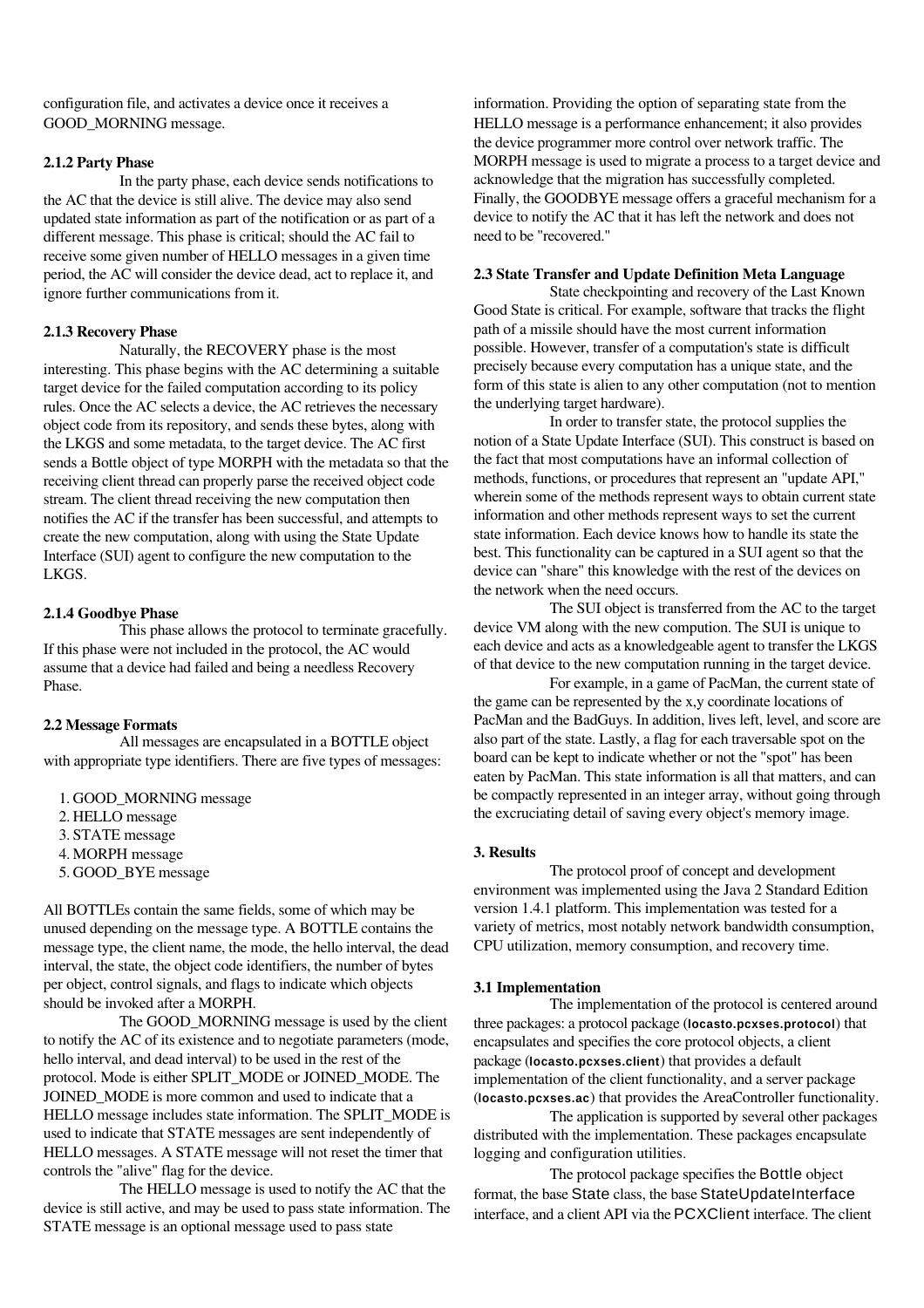package provides a PCXClientFactory object and a default PCXClient implementation, including a MorphReceiver and a HelloTask. The server package contains the various pieces of the AreaController, including the PolicyEngine,

RepositoryManager, and DeviceManager components.

The AreaController uses two XML configuration files to learn about its environment. The first configuration file contains most implementation-specific details and configuration parameters for the various components. The second configuration file specifies all devices that the AreaController is responsible for. This file also contains the object identifiers for the essential computations in each device, as well as the object identifiers of the specific State and SUI objects for each device. This implementation maintains a file directory hierarchy that houses the object code for each essential computation. Other options for this repository include a relational database or LDAP-style directory.

### 3.2 General Performance Specifications and Observations

The AreaController was hosted on both a single Pentium III processor at 1.0 GHz Windows 2000 (service pack 3) platform with 384 megabytes of RAM and a dual Xeon at 2.0 GHz machine running RedHat Linux 7.3 with 1024 megabytes of RAM. However, the protocol does not require such firepower to perform in a reasonable manner. Indeed, the memory requirements for the AreaController were on the order of fifteen threads running in eight megabytes, and taking on avergage less than three percent of the CPU during normal operation. Network bandwidth consumption remains low because all Bottle messages except for MORPH messages are small, but increases in proportion to the number of devices on the network and the requirements of their individual rates of contact with the AC.

Test devices were hosted on weaker workstations and some network cluster machines, running a variety of Microsoft Windows and Solaris operating systems. Future testing will be performed on smaller devices and embedded platforms.

# 3.3 Performance Measurements

The protocol functions as specified. Two devices were represented during testing. The first device was a simple chat-style GUI that recorded its input as state. The second device was a game of PacMan. Both devices were allowed to (and successfully did) load the other device's computation. The following sections detail some of the performance metrics collected during testing. Testing was performed using an unbridged shared local Ethernet medium at 10Mb/s and standard Java TCP Socket connections.

# 3.3.1 Network Bandwidth Consumption

Transport of a Bottle object involves serialization of that object and then sending the serialized bytes over the wire. Java serialization does not transport an entire class definition; rather, it is a representation of all the instance data member variables (not static class member variables) in the object. The average Bottle object holds an integer-specified message type (32 bits in Java), a variable length String object representing the device's identifier, and the serialized bytes of a variable length State object. Therefore, the number of bytes for the average serialized Bottle are quite small, and are dominated by the size of the information contained in the State object. If the state has not changed since the last HELLO message, the client may opt not to send any State information, as

the AC already has the most current LKGS.

There are three scenarios in which network bandwidth can be measured. The first is normal operation of the network, where all devices periodically send HELLO messages. Even if the number of devices is great and their update timer has a short period, bandwidth should not be a bottleneck or cause undue packet delay due to the small size of the data being transferred. The second scenario is one in which some devices have failed, placing a moderate load on the AC and causing the existence of some MORPH messages and attendant object byte streams. Bandwidth should be nearly utilized in this scenario for the duration of the MORPH transactions. However, it should soon stabilize as the AC processes the transactions. The third scenario is the catastrophic loss of many devices, where the AC is placed under heavy load attempting to find surviving devices and satisfy its policy rules. In this scenario, many MORPH messages may be present, but this is not necessarily true in all cases. Only a handful of the numerous failed devices may require a MORPH transport. In addition, the number of MORPH messages is always limited by the number of allowable target devices. In this final scenario, bandwidth may become a bottleneck, especially if the amount of data for state and object definitions to be transferred is large.

In normal operation, with two devices, each running a HelloTask about every 5 seconds, bandwidth utilization is minimal. If one of the devices fails, bandwidth is utilized for an observed maximum of two seconds. Further experimentation with collections of devices at different orders of magnitude will shed light on scalability issues.

#### 3.3.2 Network Errors

There were some observable network socket errors, mostly due to collision of packets on the Ethernet medium. However, these errors are minimal and sporadic, and the DeadInterval parameter assures that minor network glitches will not contribute to greatly exaggerated rumours about a device's untimely demise.

#### 3.3.3 CPU Utilization

The CPU of the AreaController is not placed under significant load during execution of the protocol. The highest utilization is at startup, when the VM is constructing objects and reading configuration files. During normal operation, the CPU is utilized about two percent for each request.

The CPU utilization of the VM's running the devices depends on the computation being executed. However, a device running nothing but the default PCXClient implementation contributes almost no overhead (due to no state being transferred).

#### 3.3.4 Memory Consumption

The memory consumption of the current AreaController is about eight megabytes distributed among fifteen threads.

The memory footprint of the default PCXClient implementation is about 200kb.

### 3.3.5 Migration & Replacement Time

In the described testing environment, the RECOVERY phase happens quite fast. The transfer of the PacMan game to the Runner device occurs in an average of 3 seconds for ten trials. The transfer of the PacMan game, including failure detection, is dependent on the HelloInterval and DeadInterval parameters. The